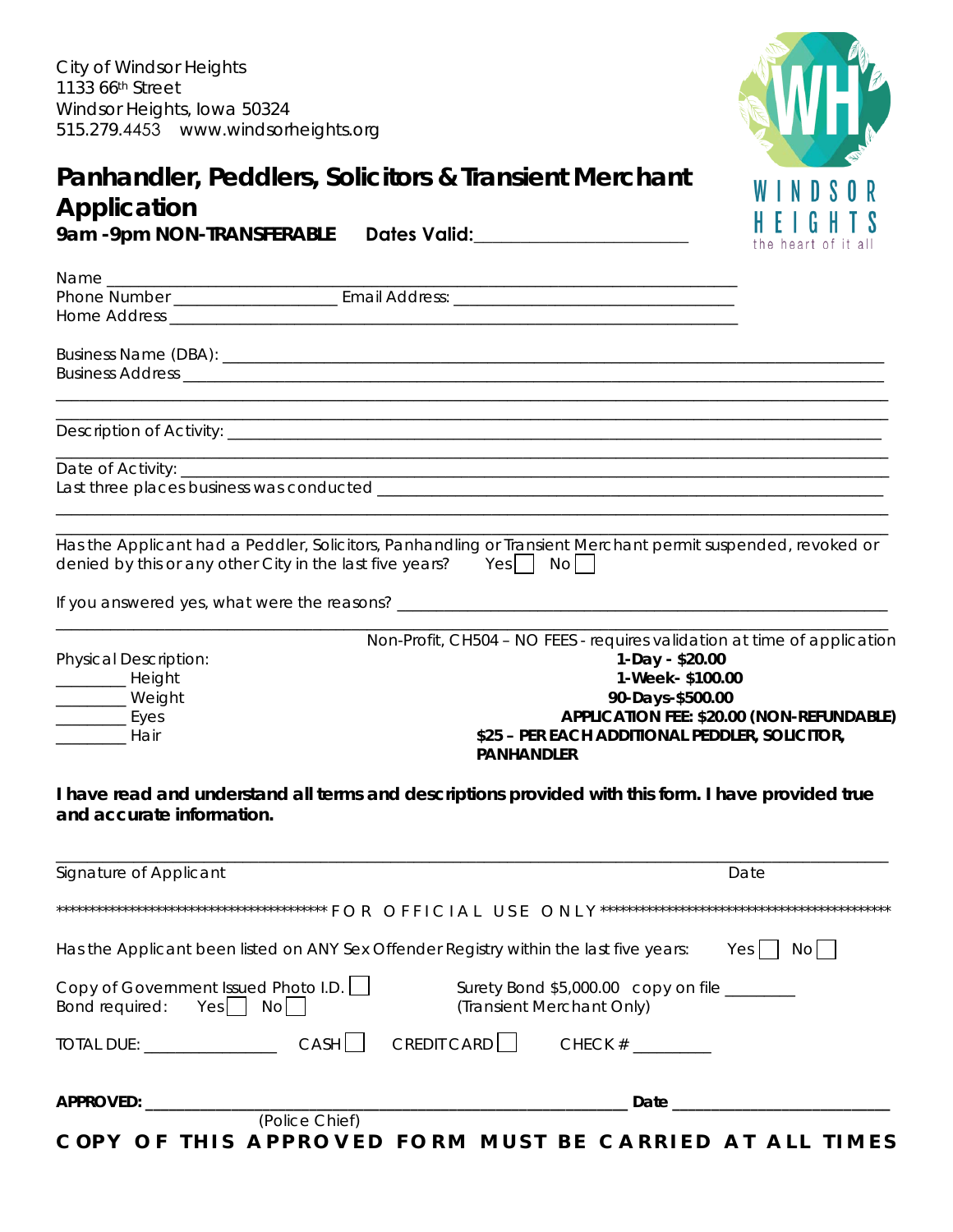**122.01 DEFINITIONS.** For use in this chapter the following terms are defined:

1. "Peddler" means any person carrying goods, merchandise or offering services who sells or offers for sale for immediate delivery such goods, merchandise or services from house to house or upon the public street or right of way.

2. "Solicitor" means any person who solicits or attempts to solicit from house to house or upon the public street or right of way any contribution or donation or any order for goods, services, subscriptions or merchandise to be delivered at a future date.

3. "Panhandler" means any solicitation made in person requesting an immediate donation of money or other thing of value. Purchase of an item for an amount far exceeding its value, under circumstances where a reasonable person would understand that the purchase is in substance a donation, is a donation for the purpose of this section. Panhandling does not include passively standing or sitting, without addressing any solicitation to any specific person; however, holding a sign, prop, or other visual aid that a reasonable person would understand to be a request for assistance while passively standing or sitting is solicitation.

4. "Transient merchant" means any person who engages in a temporary or itinerant merchandising business and in the course of such business hires, leases or occupies any building or structure whatsoever, or who operates out of a vehicle which is parked anywhere within the City limits. Temporary association with a local merchant, dealer, trader or auctioneer, or conduct of such transient business in connection with, as a part of, or in the name of any local merchant, dealer, trader, or auctioneer does not exempt any person from being considered a transient merchant.

## **122.05 BONDS REQUIRED.**

1. Before a permit under this chapter is issued to a transient merchant, an applicant shall provide to the Police Chief, or his/her designee, evidence that the applicant has filed a bond with the Secretary of State in accordance with Chapter 9C of the *Code of Iowa*.

2. At the time of filing of the application and as a part thereof, any applicant without a place of residence or place of business in the State of Iowa shall file with the Police Chief a bond, with sureties to be approved by the Police Chief, in a penal sum of \$5,000.00 running to the City, for the use and benefit of any purchaser of any merchandise from such transient merchant who might have a cause of action of any nature arising from or out of such sale against the applicant or applicant's employer. The bond is to be further conditioned for the payment of any fines that may be assessed by any court against the applicant for a violation of this chapter, and further conditioned for the payment and satisfaction of any and all causes of action against the applicant commenced within one year from the date of sale of any merchandise. The aggregate liability of the surety for all fines and causes of action shall not exceed the principal sum of the bond.

**122.06 PERMIT ISSUED.** The Police Chief, upon review of the permit application with the police department and any other appropriate department or agency, shall determine whether a permit will be issued to the applicant. A waiting period of not less than three (3) business days from the date of the application shall be in effect to provide sufficient time for the fact gathering process to be completed in a reasonable period. In making his/her decision, the following factors shall be considered:

- 1. The information in the application is found to be correct.
- 2. All information required has been provided and the application is complete.
- 3. The required bond is paid.
- 4. Prior peddler, solicitor, panhandler or transient merchant permits issued to applicant and whether any such permits were suspended or revoked.

If the determination is made that the application satisfies the above factors and the applicant is not a risk to public safety, a permit shall be issued upon payment of the bond and any other fees set forth in the schedule of fees adopted by the City Council by resolution. A denial of a permit may be appealed in the same manner and under the same procedures stated at section 122.14 of this chapter.